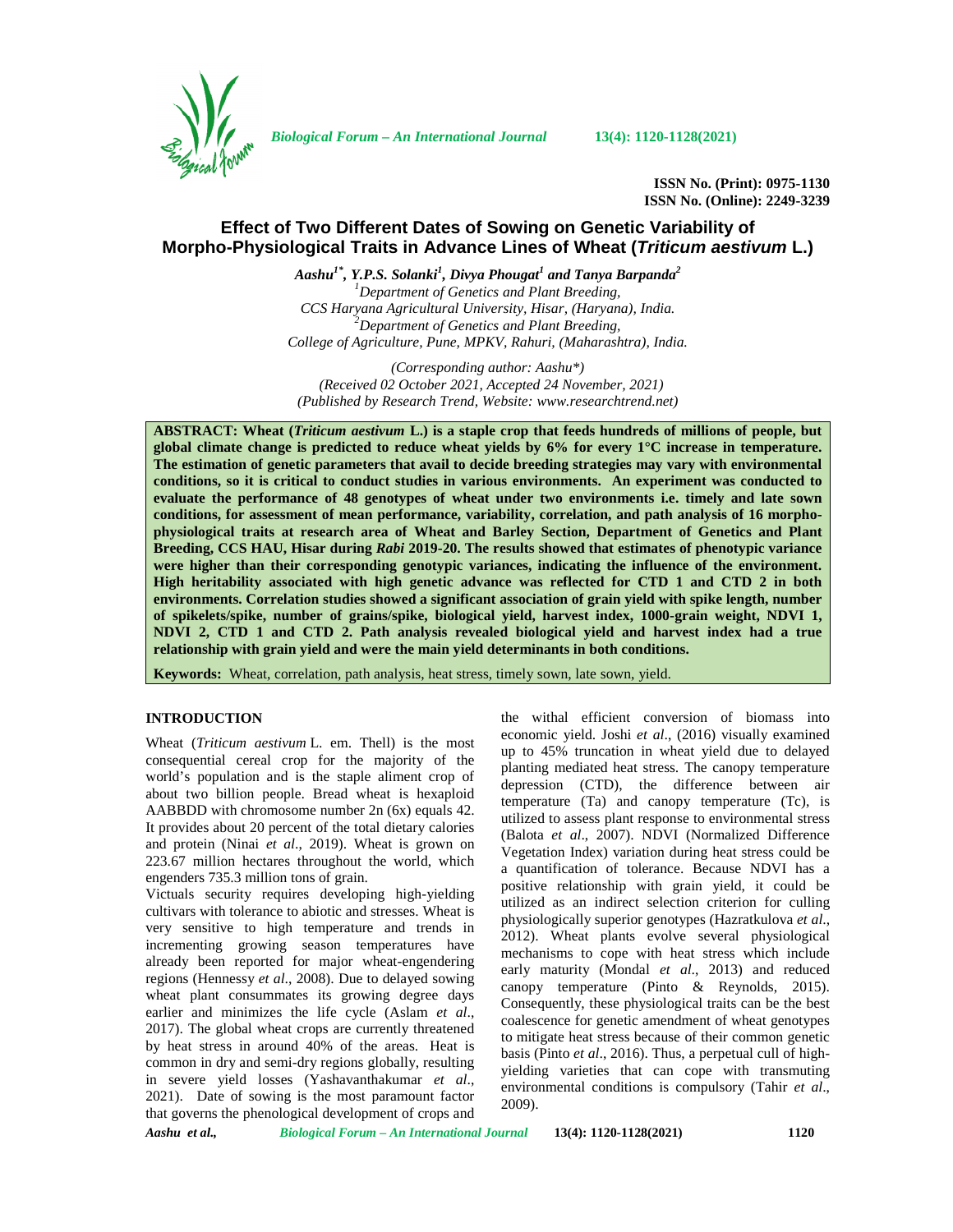Identification of the morpho-physiological traits which performs well in both normal and stressed conditions should be emphasised in this era of climate change. The present study compared the performance of 48 advance wheat genotypes to identify morpho physiological traits, the sodality of these traits with grain yield was tenacious for their further use in the cultivar selection. In order to achieve genetic improvement in crops, genetic variability, heritability, and genetic advance of the characters at least across two environments are critical to select the appropriate material and mode of selection. Here, we examine the genetic potential of cultivars for timely sown and late sown conditions. In plant breeding, genetic variability is important because it provides both a source of variation as well as raw material for increasing yields (Gaur *et al*., 2020). For a valid estimation of genetic parameters, we need a method that is highly accurate and does not depend on environmental factors. The genetic potential of different cultivars for the presence of diversity, performance stability is quantified by statistical parameters such as mean, variance, coefficient of variation (%), heritability, and genetic gain (Ali *et al*., 2008). An effective breeding program depends on the degree of variability and heritability in early-generation populations for economic traits (Pal *et al*., 2018). The simple statistical analysis of yield and other important traits cannot clarify cause and effect relationships. An endeavor was also made to analyze grain yield and its attributing traits of wheat by correlation and path coefficient analysis.

# **MATERIALS AND METHODS**

The seed material used in the investigation comprised of 48 advance wheat breeding genotypes. The seed of all genotypes were grown in a Randomized Block Design (RBD) under timely sown (14 November) and late sown (18 December) conditions with three replications during *Rabi* (2019-20) at research area of Wheat & Barley Section, Department of Genetics and Plant Breeding, CCS HAU, Hisar. Following morpho physiological traits were recorded i.e. days to 50 % heading, days to anthesis, days to maturity, plant height (cm), number of effective tillers/meter, spike length (cm), number of spikelets/spike, number of

grains/spike, biological yield/plant (g), harvest index (%), 1000-grain weight (g), grain yield/plant (g), normalized difference vegetation index (NDVI), canopy temperature depression (CTD). The observations were recorded on five randomly selected plants from each genotype in both conditions. Phenotypic and genotypic coefficient of variation, heritability in broad sense and genetic advance by (Burton & Devane, 1953). Correlation coefficient analysis by (Al-Jibouri *et al*., 1958) and path coefficient analysis (Dewey & Lu, 1959).

# **RESULTS AND DISCUSSION**

**Genetic parameters.** The presence of significant diversity in the base material ensures greater possibilities of evolving desired plant kinds, therefore information on genetic variability is quite valuable. This has been shown for various parameters like mean, range, coefficient of variation (GCV and PCV), broad sense heritability, genetic advance as % of mean under both timely and late sown conditions in Table 1 and 2 respectively. The mean values of the traits for both the conditions are given in Fig. 1.

GCV ranged from 0.92 (days to maturity) to 29.58 % (CTD 1) and 1.63 (days to maturity) to 31.51 % (CTD 2) under normal and late sown conditions respectively. The estimates of phenotypic coefficient of variation varied from 1.06 (days to maturity) to 29.90% (CTD 1) and 1.79 (days to maturity) to 31.73 % (CTD 2) under normal and late sown condition respectively. High GCV, PCV, heritability and genetic advance as % of mean was observed for CTD 1, CTD 2, number of grains/spike, under timely sown condition. High PCV, GCV, heritability, genetic advance as per cent of mean was seen for the traits CTD 2, CTD 1, number of grains/spike, grain yield per plant for late sown condition. Similar results were obtained by Thapa *et al*., (2019); Hossain *et al*., (2021) by reporting that GCV, PCV, heritability, genetic advance estimates were highest for canopy temperature depression (CTD) under both (normal and heat stress) environment. Bhushan *et al.,* (2013) reported moderate genotypic coefficient of variation (GCV) for number of grain/spike, number of grains per plant.

|                  |                    | Range          |                |            |            | $h^2$ (bs) |              |  |
|------------------|--------------------|----------------|----------------|------------|------------|------------|--------------|--|
| Trait            | $Mean \pm S.E$     | <b>Minimum</b> | <b>Maximum</b> | <b>GCV</b> | <b>PCV</b> |            | GA as % mean |  |
| <b>DFF</b>       | $103.06 \pm 0.447$ | 99.00          | 106.33         | 2.05       | 2.19       | 88.19      | 3.97         |  |
| <b>DTA</b>       | $108.32 \pm 0.33$  | 103.33         | 112.33         | 1.79       | 1.87       | 92.02      | 3.54         |  |
| <b>DTM</b>       | $145.56 \pm 0.436$ | 143.00         | 148.33         | 0.92       | 1.06       | 75.82      | 1.65         |  |
| $PH$ (cm)        | $110.09 \pm 1.647$ | 99.77          | 129.47         | 4.78       | 5.44       | 77.29      | 8.66         |  |
| <b>NET</b>       | $102.28 \pm 1.214$ | 86.00          | 128.67         | 7.07       | 7.36       | 92.20      | 13.98        |  |
| $SL$ (cm)        | $10.26 \pm 0.32$   | 9.13           | 13.23          | 6.40       | 8.38       | 58.29      | 10.06        |  |
| <b>NSS</b>       | $18.39 \pm 0.492$  | 16.33          | 21.00          | 5.07       | 6.87       | 54.52      | 7.72         |  |
| G/S              | $47.49 \pm 1.407$  | 34.00          | 65.67          | 16.00      | 16.81      | 90.67      | 31.39        |  |
| BY(2)            | $37.31 \pm 0.986$  | 29.06          | 43.70          | 9.84       | 10.88      | 81.82      | 18.34        |  |
| $HI(\% )$        | $40.32 \pm 1.445$  | 32.63          | 44.10          | 5.13       | 8.29       | 38.33      | 6.55         |  |
| TGW(g)           | $41.77 \pm 0.776$  | 35.23          | 48.23          | 9.87       | 10.38      | 90.40      | 19.33        |  |
| <b>NDVI1</b>     | $0.752 \pm 0.014$  | 0.69           | 0.82           | 3.09       | 4.02       | 59.15      | 4.89         |  |
| <b>NDVI2</b>     | $0.592 \pm 0.013$  | 0.50           | 0.69           | 7.26       | 8.55       | 72.17      | 12.71        |  |
| CTD <sub>1</sub> | $3.48 \pm 0.087$   | 1.13           | 5.43           | 29.58      | 29.90      | 97.88      | 60.28        |  |
| CTD <sub>2</sub> | $2.542 \pm 0.079$  | 1.03           | 3.77           | 27.64      | 28.16      | 96.38      | 55.90        |  |
| GY(g)            | $15.01 \pm 0.741$  | 11.10          | 17.80          | 11.20      | 14.09      | 63.23      | 18.35        |  |

**Table 1: Genetic parameters for morpho-physiological traits of wheat under timely sown condition.**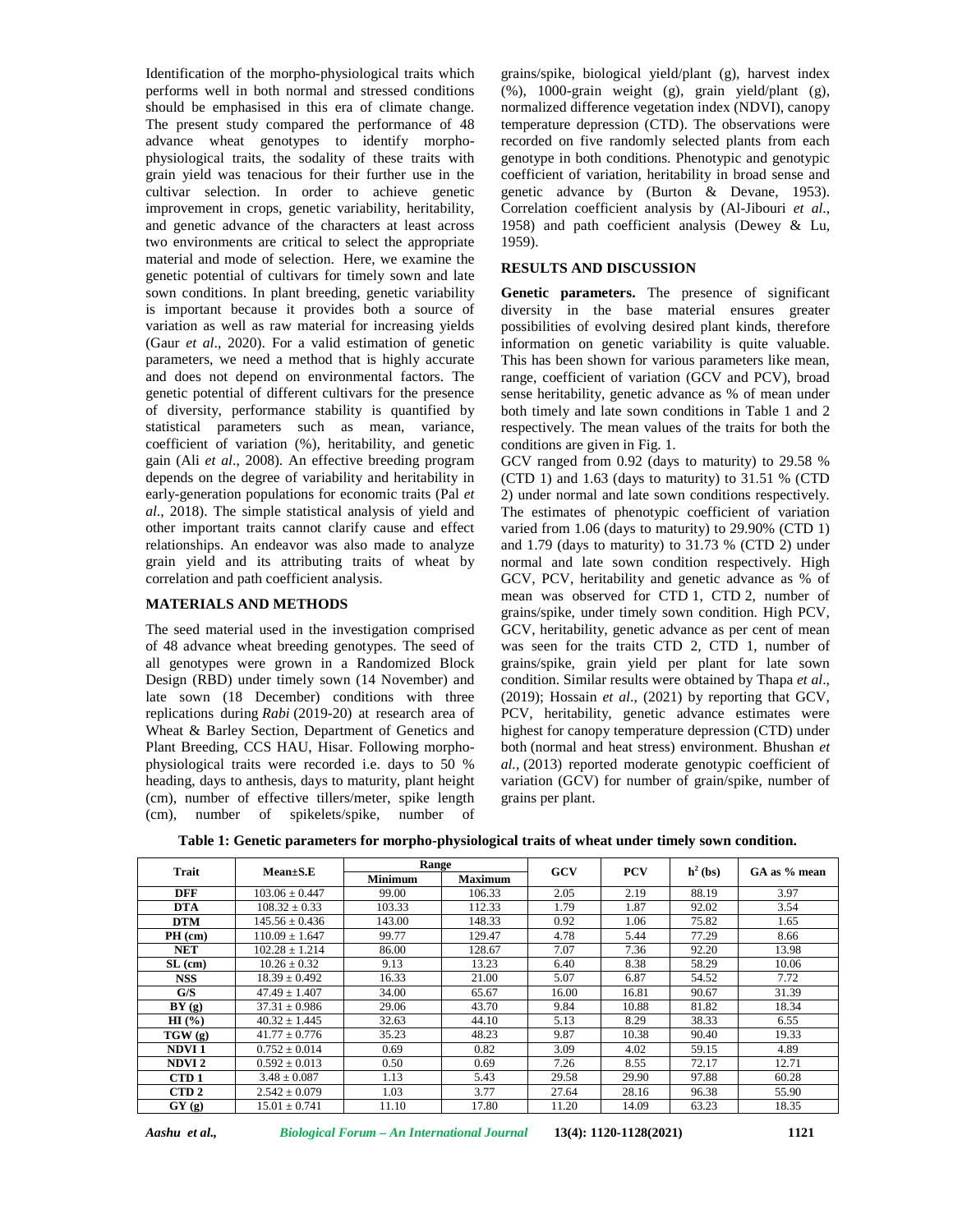

DFF: Days to 50 % heading, DTA: Days to anthesis, DTM: Days to maturity, PH: Plant height (cm), NET: Number of effective tillers/meter, SL: Spike length (cm), NSS : Number of spikelets/spike, G/S: Number of grains/spike, BY: Biological yield/plant (g), HI: Harvest index (%), TGW: 1000-grain weight (g), NDVI 1: Normalized difference vegetation index at anthesis, NDVI 2: Normalized difference vegetation index at 21 days after anthesis, CTD 1: Canopy temperature depression at anthesis, CTD 2: Canopy temperature depression at 21 days after anthesis, GY: Grain yield /plant (g).

**Fig. 1.** Mean values of 16 morpho-physiological traits in both timely sown and late sown environments.

| Trait            | $Mean \pm S.E$     |                | Range          | <b>GCV</b> | <b>PCV</b>    |            | GA as % mean |  |
|------------------|--------------------|----------------|----------------|------------|---------------|------------|--------------|--|
|                  |                    | <b>Minimum</b> | <b>Maximum</b> |            |               | $h^2$ (bs) |              |  |
| <b>DFF</b>       | $87.21 \pm 0.481$  | 82.33          | 90.33          | 2.25       | 2.44          | 84.74      | 4.27         |  |
| <b>DTA</b>       | $91.81 \pm 0.485$  | 86.67          | 94.67          | 2.08       | 2.27          | 83.74      | 3.91         |  |
| <b>DTM</b>       | $126.99 \pm 0.546$ | 123.33         | 132.00         | 1.63       | 1.79          | 82.74      | 3.06         |  |
| $PH$ (cm)        | $95.48 \pm 2.298$  | 85.40          | 112.23         | 4.73       | 56.30<br>6.30 |            | 7.31         |  |
| <b>NET</b>       | $87.08 \pm 1.462$  | 72.00          | 100.67         | 4.94       | 5.73          | 74.28      | 8.77         |  |
| $SL$ (cm)        | $10.05 \pm 0.307$  | 8.53           | 11.17          | 5.80       | 7.85          | 54.59      | 8.83         |  |
| <b>NSS</b>       | $17.90 \pm 0.444$  | 15.33          | 20.33          | 4.59       | 6.28          | 53.30      | 6.90         |  |
| G/S              | $41.08 \pm 1.804$  | 28.33          | 60.67          | 19.00      | 20.46         | 86.29      | 36.36        |  |
| BY(2)            | $36.75 \pm 0.973$  | 24.70          | 46.87          | 15.93      | 16.61         | 91.97      | 31.48        |  |
| HI(%)            | $37.22 \pm 1.604$  | 25.70          | 43.51          | 11.48      | 13.72         | 70.05      | 19.80        |  |
| TGW(g)           | $36.11 \pm 0.829$  | 32.63          | 40.80          | 5.84       | 7.07          | 68.33      | 9.95         |  |
| <b>NDVI1</b>     | $0.67 \pm 0.011$   | 0.62           | 0.72           | 3.15       | 4.23          | 55.53      | 4.83         |  |
| <b>NDVI2</b>     | $0.51 \pm 0.008$   | 0.47           | 0.59           | 4.95       | 5.68          | 76.02      | 8.89         |  |
| CTD <sub>1</sub> | $4.73 \pm 0.21$    | 3.03           | 6.57           | 21.59      | 22.91         | 88.78      | 41.91        |  |
| CTD <sub>2</sub> | $2.84 \pm 0.061$   | 1.63           | 4.33           | 31.51      | 31.73         | 98.63      | 64.46        |  |
| GY(g)            | $13.55 \pm 0.772$  | 8.50           | 16.27          | 13.33      | 16.59         | 64.57      | 22.07        |  |

|  | Table 2: Genetic parameters for morpho-physiological traits of wheat under late sown condition. |
|--|-------------------------------------------------------------------------------------------------|
|--|-------------------------------------------------------------------------------------------------|

S.E : Standard error, GCV : Genotypic coefficient of variation, PCV : Phenotypic coefficient of variation, h<sup>2</sup> (bs) : heritability in broad sense, GA : Genetic advance, DFF : Days to 50 % heading, DTA : Days to anthesis, DTM : Days to maturity, PH : Plant height (cm), NET : Number of effective tillers/meter, SL : Spike length (cm), NSS : Number of spikelets/spike, G/S : Number of grains/spike, BY : Biological yield/plant (g), HI : Harvest index (%), TGW : 1000-grain weight (g), NDVI 1: Normalized difference vegetation index at anthesis, NDVI 2: Normalized difference vegetation index at 21 days after anthesis, CTD 1: Canopy temperature depression at anthesis, CTD 2: Canopy temperature depression at 21 days after anthesis, GY : Grain yield /plant (g).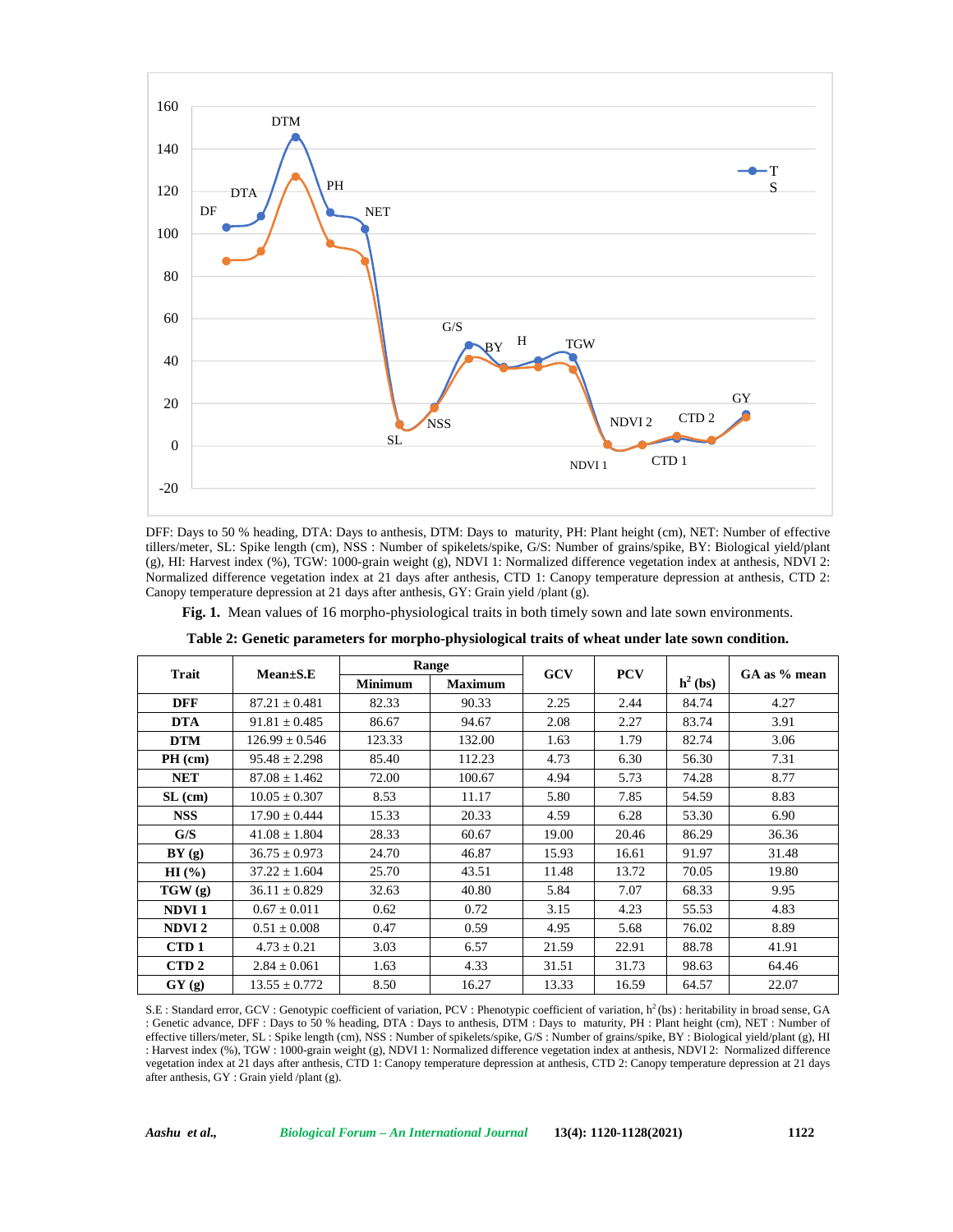Tabassum *et al.,* (2017) reported high heritability for 1000-grain weight and number of grains/spike, high values of genetic advance as per cent of the mean were observed for number of grains/spike. These findings agreed with results of Rajput, 2018; Tilahun *et al*., 2020.

In the studies noted above, late sowing significantly affects the yield and yield component of wheat, since the mean performance of all morpho-physiological traits declined, except for canopy temperature depression, where the values shifted upward with late sowing.

Low GCV, PCV, heritability and genetic advance as % of mean was observed for days to maturity, days to anthesis, days to 50 % heading, 1000-grain weight, NDVI 1 under timely sown condition. Low PCV, GCV, heritability, genetic advance as per cent of mean was seen for the traits days to maturity, days to anthesis, 1000- grain weight, days to 50 % heading, number of spikelets/spike, NDVI 1 for late sown condition. For days to heading, days to anthesis, days to physiological maturity, Negasa & Chauhan, (2016) reported similar results. Similarly, Bhushan *et al*., (2013) obtained the same results for days to maturity, days to heading and 1000-grain weight, these traits showed low PCV, GCV values. Patel *et al.,* (2019) reported lowest GCV and PCV for days to maturity (2.25% & 2.38%, respectively), days to heading  $(5.94\% \& 6.16 \%$ , respectively) indicating difficulty of improvement for these traits through selection. These findings were in agreement with those of Kumar *et al*., (2014); Kyosev & Desheva, (2015).

**Character association :** A correlation coefficient is a numerical measure of a statistical relationship between two variables. It is shown in Table 3 for timely sown (TS) and Table 4 for late sown (LS) condition.

*Aashu et al., Biological Forum – An International Journal* **13(4): 1120-1128(2021) 1123** In both timely and late sown wheat, the character, days to 50 % heading exerted significant and positive correlation with days to anthesis [0.901 (TS), 0.920 (LS)], spike length [0.185 (TS), 0.198 (LS)]. Subhani & Chowdhry (2000); Vaishnavi & Bural (1996) agree with my findings. For late sown environment, days to maturity displayed a highly significant interrelationship with days to anthesis and days to 50% heading (0.271, 0.229). Masood *et al*., (2005) found the same thing. Singh *et al*., (2014) observed similar findings. Days to anthesis was negatively correlated with plant height in timely sown wheat (-0.170) but positively with number of effective tillers/meter (0.190). Number of grains/spike (-0.179) and biological yield (0.168) were negatively correlated with days to anthesis for late sown wheat. Days to maturity exhibited positive correlation with plant height (0.164) in timely sown condition, whereas highly significant negative association with plant height, biological yield, grain yield in late sown condition. Majumder *et al*., (2008) reported contrary association between days to maturity and grain yield. It is interesting to note that days to anthesis, days to 50% heading, days to maturity, and plant height had no correlation with grain yield irrespective of the direction, except for late sown condition where days to maturity have negative correlation with grain yield. It indicates

that the direct selection for these characters may not help improve the yield and for that indirect selection will have to be followed. In addition, Dabi *et al*., (2016) reported that the days to 50% heading and days to maturity did not show a significant correlation to yield. These findings were similar to reports by Adhikari *et al*., (2018). On contrary, Suleiman *et al*., (2014), obtained significant positive correlation of plant height with grain yield. Number of effective tillers/meter showed high correlation with spike length, number of spikelets/spike in both environments.

Phougat *et al*., (2017); Khames *et al*., (2016) reported the same for this trait. Spike length showed significant correlation under both the conditions with number of spikelets/spike, number of grains/spike, biological yield, CTD 2, grain yield. Sokoto *et al*., (2012) found highly significant positive interrelationship of this character with grain yield. Virk & Anand, (1970) documented the same results. Number of spikelets/spike had a significant positive association with number of grains/spike, biological yield, harvest index, grain yield. The correlation between tillers per plant, spike length, and 1000-grain weight was significant by Khaliq *et al*., (2004). Number of grains/spike showed significant and positive correlation with biological yield, 1000-grain weight, grain yield and also in late sown condition for harvest index. Khan & Dar, (2010) reported significant correlation between grain yield and spike density. Biological yield had significant positive association with all the physiological traits, grain yield, and negative correlation with harvest index for late sown environment. Subhani & Chowdhry, (2000) reported the same results for biological yield and harvest index. According to the study by Fellahi *et al*., (2013) grain yield correlated positively with the number of spikes/plant and biological yield. Singh & Singh, (2001) demonstrated that grain yield had high positive interrelationship with number of grains/spike and spike length. Grain yield was positively and significantly correlated with spike length, kernels per spike and thousand kernels weight (Gerema, 2021). Grain yield/plant showed significant and positive correlation with harvest index, 1000-grain weight, NDVI 1, NDVI 2, CTD 1, CTD 2. Mohsin *et al*., (2009) concluded same results. Alemuet *et al*., (2020) reported same correlation of 1000-grain weight with grain yield.

In timely sown condition, NDVI 1 had significant association with number of grains/spike, harvest index and1000-grain weight. CTD 1 and CTD 2 exhibited positive correlation with number of spikelets/spike, number of grains/spike and 1000-grain weight for both environments. NDVI and CTD at anthesis stage revealed positive correlation with NDVI and CTD at 21 days after anthesis. For late sown environment, NDVI 1 had highly significant positive correlation with spike length, number of spikelets/spike, NDVI 2, CTD 1. CTD 1 exhibited positive correlation with NDVI 2, CTD 2 whereas, negative correlation with days to 50% heading. NDVI at anthesis and after stages has been correlated to final wheat yield (Verhulst & Govaerts, 2010).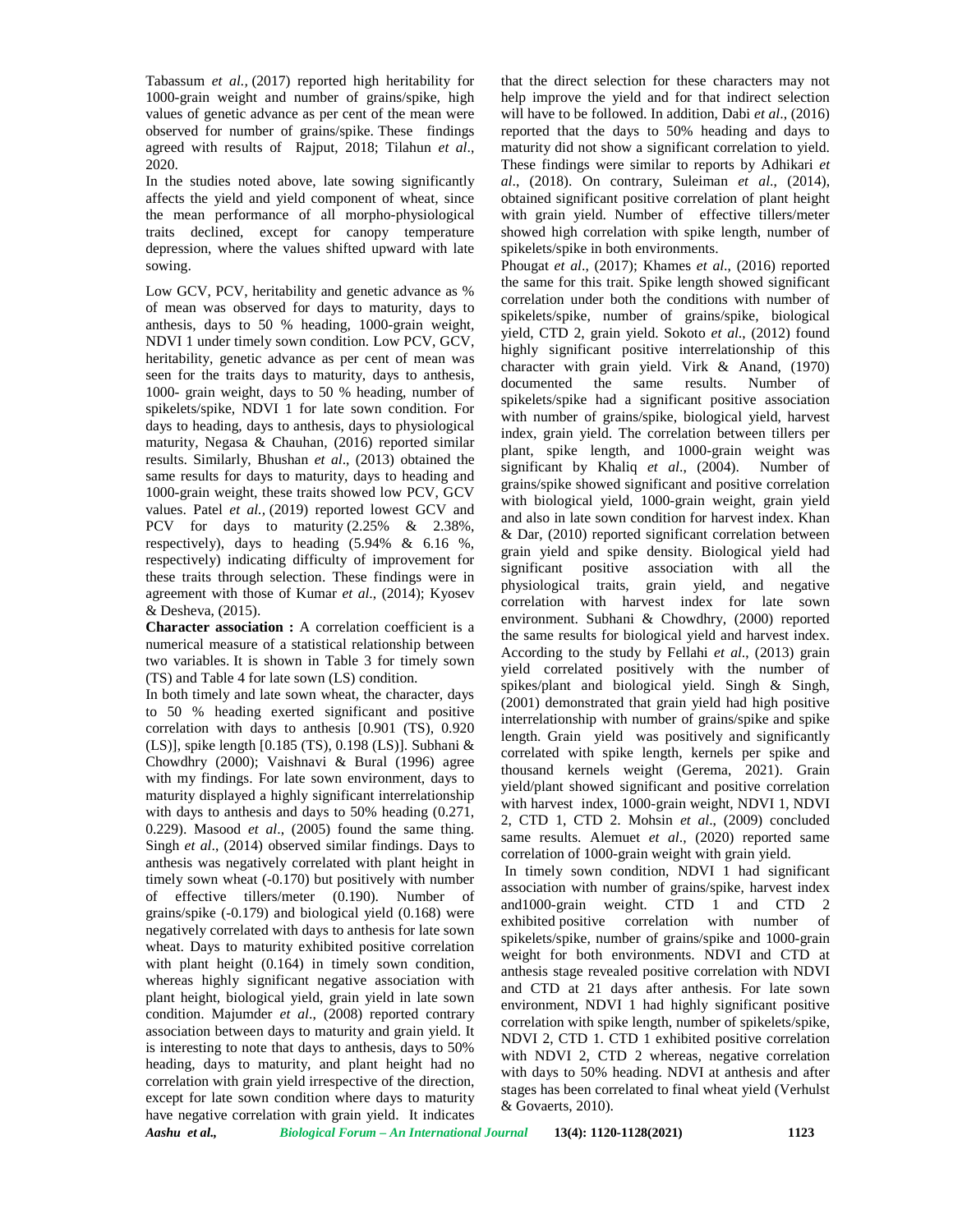|                   | <b>DFF</b> | <b>DTA</b>            | <b>DTM</b>  | PH          | NET        | SL          | <b>NSS</b> | G/S                   | BY                   | HІ         | TGW                  | <b>NDVI1</b>         | NDVI <sub>2</sub> | CTD 1                                  | CTD <sub>2</sub>      | $\mathbf{G}\mathbf{Y}$ |
|-------------------|------------|-----------------------|-------------|-------------|------------|-------------|------------|-----------------------|----------------------|------------|----------------------|----------------------|-------------------|----------------------------------------|-----------------------|------------------------|
| DFF               |            | $0.962**$             | $0.216***$  | $-0.234***$ | 0.135      | $0.255***$  | 0.027      | $-0.109$              | 0.166                | $-0.000$   | 0.035                | $0.225***$           | $-0.155$          | $\overline{\phantom{0}}$<br>$0.224***$ | $-0.010$              | $0.197*$               |
| <b>DTA</b>        | $0.920***$ |                       | $0.279***$  | $-0.238***$ | 0.084      | 0.183"      | $-0.120$   | $-0.196$ <sup>*</sup> | $0.185*$             | $-0.081$   | $-0.049$             | 0.188"               | $-0.097$          | $-0.150$                               | $-0.023$              | 0.145                  |
| <b>DTM</b>        | $0.229***$ | $0.271$ **            |             | $-0.531$ ** | $-0.046$   | 0.083       | $-0.081$   | $-0.126$              | $-0.291***$          | 0.055      | $-0.212"$            | $-0.087$             | $-0.072$          | $-0.137$                               | $-0.087$              | $-0.287***$            |
| PH                | $-0.126$   | $-0.136$              | $-0.353***$ |             | 0.107      | $0.348***$  | $-0.141$   | $-0.010$              | $0.393***$           | $-0.549**$ | 0.059                | $0.249**$            | 0.125             | 0.018                                  | $-0.080$              | $-0.020$               |
| <b>NET</b>        | 0.076      | 0.047                 | $-0.088$    | 0.014       |            | $0.455***$  | $0.378**$  | $0.316***$            | $0.174$ <sup>*</sup> | 0.135      | 0.131                | $0.522**$            | $0.433***$        | $0.331***$                             | 0.086                 | $0.342***$             |
| <b>SL</b>         | 0.198"     | 0.145                 | 0.082       | 0.157       | $0.261***$ |             | $0.694**$  | $0.425***$            | $0.374***$           | -0.059     | 0.073                | $0.464$ **           | $-0.049$          | $-0.057$                               | $-0.283***$           | $0.393***$             |
| <b>NSS</b>        | 0.014      | $-0.052$              | $-0.107$    | 0.004       | $0.229***$ | $0.293**$   |            | $0.691***$            | $0.311***$           | $0.283***$ | $0.266***$           | $0.352**$            | 0.063             | 0.124                                  | $-0.033$              | $0.610**$              |
| G/S               | $-0.095$   | $-0.179$ <sup>*</sup> | $-0.104$    | $-0.007$    | $0.252***$ | $0.303***$  | $0.489**$  |                       | $0.212$ <sup>*</sup> | 0.199`     | $0.272***$           | $0.189$ <sup>*</sup> | $-0.172$          | 0.057                                  | 0.087                 | $0.436***$             |
| BY                | 0.156      | $0.168$ <sup>*</sup>  | $-0.249$ ** | $0.270**$   | 0.144      | $0.257**$   | $0.218***$ | $0.184$ <sup>*</sup>  |                      | $-0.561**$ | 0.000                | $0.591***$           | 0.281             | 0.501                                  | $0.315***$            | $0.699***$             |
| $\mathbf{H}$      | $-0.001$   | $-0.049$              | 0.003       | $-0.376***$ | 0.147      | 0.031       | $0.179*$   | $0.183*$              | $-0.418***$          |            | $0.239***$           | $-0.273***$          | $-0.185$          | $-0.180$                               | $-0.054$              | $0.193*$               |
| <b>TGW</b>        | 0.093      | 0.026                 | $-0.140$    | 0.075       | 0.078      | 0.064       | 0.123      | $0.229***$            | 0.017                | 0.178      |                      | $0.314***$           | 0.098             | 0.101                                  | 0.212"                | $0.203*$               |
| <b>NDVI1</b>      | 0.137      | 0.128                 | $-0.086$    | 0.131       | $0.316***$ | $0.280**$   | 0.201"     | 0.118                 | $0.449***$           | $-0.072$   | 0.146                |                      | $0.372**$         | $0.562**$                              | 0.198                 | $0.480**$              |
| NDVI <sub>2</sub> | $-0.109$   | $-0.05$               | $-0.069$    | 0.080       | $0.327***$ | $-0.000$    | 0.043      | $-0.129$              | $0.268***$           | -0.070     | 0.090                | $0.404***$           |                   | $0.763***$                             | 0.178                 | $0.195^*$              |
| CTD <sub>1</sub>  | $-0.193*$  | $-0.130$              | $-0.145$    | 0.046       | $0.289***$ | $-0.042$    | 0.095      | 0.048                 | $0.459***$           | $-0.157$   | 0.075                | $0.444$ **           | $0.672**$         |                                        | $0.534**$             | $0.440**$              |
| CTD <sub>2</sub>  | $-0.006$   | $-0.024$              | $-0.077$    | $-0.054$    | 0.074      | $-0.216***$ | $-0.028$   | 0.076                 | $0.299***$           | $-0.035$   | 0.175                | 0.142                | 0.161             | $0.500**$                              |                       | $0.337***$             |
| GY                | 0.156      | 0.123                 | $-0.235$ ** | $-0.043$    | 0.277      | 0.279       | 0.367      | $0.344$ <sup>*</sup>  | $0.655$ **           | 0.405      | $0.168$ <sup>*</sup> | $0.394$ <sup>*</sup> | 0.230'            | $0.333$ <sup>*</sup>                   | $0.276$ <sup>**</sup> |                        |

**Table 3: Phenotypic correlation coefficients (below diagonal values) and genotypic correlation coefficient (above diagonal values) among morpho-physiological traits of wheat under timely sown condition.**

**Table 4: Phenotypic correlation coefficients (below diagonal values) and genotypic correlation coefficient (above diagonal values) among morpho-physiological traits of wheat under late sown condition.**

|                   | <b>DFF</b> | DTA          | <b>DTM</b> | PH                    | <b>NET</b> | SL                    | <b>NSS</b>           | G/S                  | BY         | НI          | TGW                   | <b>NDVI1</b> | NDVI <sub>2</sub> | <b>CTD</b>      | CTD 2      | GY                    |
|-------------------|------------|--------------|------------|-----------------------|------------|-----------------------|----------------------|----------------------|------------|-------------|-----------------------|--------------|-------------------|-----------------|------------|-----------------------|
| DFF               |            | $0.945***$   | $-0.144$   | $-0.149$              | 0.170      | $0.226***$            | $-0.037$             | $-0.044$             | 0.032      | 0.092       | $-0.161$              | $-0.132$     | $-0.174$          | $-0.123$        | $-0.162$   | 0.027                 |
| <b>DTA</b>        | $0.901***$ |              | $-0.163$   | $-0.194$              | 0.204      | 0.157                 | $-0.002$             | 0.007                | 0.112      | 0.166       | $-0.098$              | 0.009        | $-0.06$           | $-0.040$        | $-0.118$   | 0.138                 |
| <b>DTM</b>        | $-0.095$   | $-0.134$     |            | $0.190^*$             | 0.108      | 0.015                 | 0.087                | $-0.119$             | $-0.001$   | 0.007       | $-0.088$              | $-0.058$     | 0.138             | $-0.076$        | $-0.12$    | 0.040                 |
| PH                | $-0.146$   | $-0.170^{*}$ | 0.164      |                       | $0.220***$ | $0.224$ **            | 0.085                | $0.172$ <sup>*</sup> | 0.000      | $-0.354***$ | 0.059                 | $-0.206*$    | $-0.015$          | $-0.121$        | $-0.04$    | $-0.148$              |
| <b>NET</b>        | 0.161      | 0.194        | 0.093      | 0.162                 |            | $0.299***$            | $0.419**$            | 0.082                | $0.292***$ | 0.207       | $0.220***$            | 0.144        | $-0.017$          | 0.039           | $-0.034$   | $0.349***$            |
| SL                | 0.185      | 0.114        | 0.016      | 0.083                 | 0.210      |                       | 0.628'''             | $0.365$ <sup>*</sup> | 0.270      | 0.143       | 0.028                 | $-0.048$     | $-0.229$          | $0.340^{\circ}$ | 0.275      | $0.302***$            |
| <b>NSS</b>        | $-0.016$   | $-0.025$     | 0.058      | 0.105                 | $0.265***$ | $0.311***$            |                      | $0.577**$            | $0.340**$  | $0.527**$   | $0.276***$            | 0.011        | $-0.056$          | 0.373           | $0.358***$ | $0.549**$             |
| G/S               | $-0.031$   | $-0.001$     | $-0.088$   | 0.111                 | 0.088      | 0.301                 | $0.387**$            |                      | $0.372**$  | 0.159       | $0.265***$            | $-0.266$ **  | 0.080             | $0.420***$      | $0.412***$ | $0.402***$            |
| BY                | 0.024      | 0.096        | $-0.004$   | 0.053                 | $0.252***$ | 0.187"                | $0.193$ <sup>*</sup> | $0.323**$            |            | $-0.011$    | $0.264***$            | $0.385***$   | $0.547**$         | $0.397***$      | $0.239***$ | $0.879***$            |
| ΗΙ                | 0.076      | 0.132        | 0.024      | $-0.165$ <sup>*</sup> | 0.127      | 0.069                 | $0.248$ **           | 0.077                | 0.104      |             | $-0.001$              | $0.242$ **   | 0.026             | $0.235***$      | 0.197      | $0.452***$            |
| TGW               | $-0.134$   | $-0.089$     | $-0.064$   | 0.041                 | 0.213      | 0.045                 | $0.224***$           | $0.238***$           | $0.235***$ | 0.024       |                       | $-0.230**$   | $-0.087$          | $0.305***$      | 0.301      | $0.199^*$             |
| <b>NDVI1</b>      | $-0.023$   | 0.011        | $-0.041$   | $-0.130$              | 0.111      | $-0.035$              | 0.068                | $-0.190$             | $0.251***$ | 0.184       | $-0.181$              |              | $0.833***$        | 0.069           | $-0.208"$  | $0.466***$            |
| NDVI <sub>2</sub> | $-0.141$   | $-0.042$     | 0.091      | 0.009                 | $-0.026$   | $-0.164$ <sup>*</sup> | $-0.041$             | 0.04                 | $0.521***$ | $0.259***$  | $-0.049$              | $0.532***$   |                   | 0.038           | $-0.174$   | $0.522***$            |
| CTD <sub>1</sub>  | $-0.11$    | $-0.037$     | $-0.066$   | $-0.094$              | 0.038      | $0.252***$            | $0.269**$            | $0.387**$            | $0.364***$ | 0.165       | $0.286***$            | 0.04         | 0.036             |                 | $0.870***$ | $0.475***$            |
| CTD <sub>2</sub>  | $-0.150$   | $-0.104$     | $-0.107$   | $-0.020$              | $-0.028$   | 0.229                 | 0.245                | $0.394$ <sup>*</sup> | 0.221      | 0.131       | $0.272$ <sup>**</sup> | $-0.149$     | $-0.135$          | $0.846^{**}$    |            | $0.311$ <sup>**</sup> |
| GY                | 0.039      | 0.126        | 0.032      | $-0.048$              | 0.269      | $0.188^{r}$           | $0.303***$           | $0.295***$           | $0.820***$ | $0.631***$  | 0.174                 | $0.322***$   | 0.561             | 0.394           | $0.255***$ |                       |

\* = Significant P  $0.05$  \*\* = Highly significant P  $0.01$ ; DFF: Days to 50 % heading, DTA : Days to anthesis, DTM : Days to maturity, PH : Plant height (cm), NET : Number of effective tillers/meter, SL : Spike length (cm), NSS : Number of spikelets/spike, G/S : Number of grains/spike, BY : Biological yield/plant (g), HI : Harvest index (%), TGW : 1000-grain weight (g), NDVI 1: Normalized difference vegetation index at anthesis, NDVI 2: Normalized difference vegetation index at 21 days after anthesis, CTD 1: Canopy temperature depression at anthesis, CTD 2: Canopy temperature depression at 21 days after anthesis, GY : Grain yield /plant (g).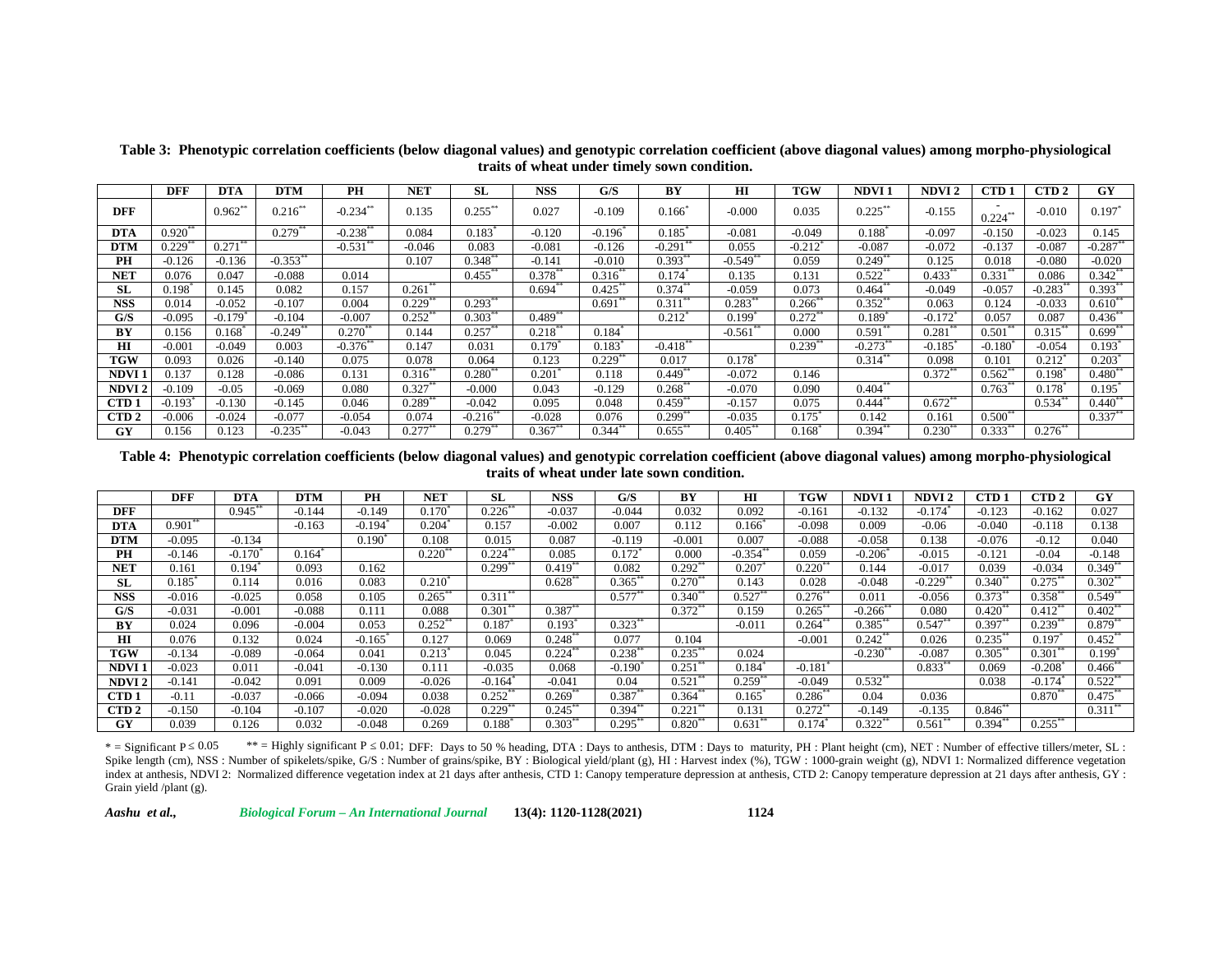**Path coefficient analysis:** Path analysis is simply a standardized partial regression coefficient partitioning the correlation coefficient into direct and indirect effects of a set of independent variables on the dependent variable. It is shown in Table 5 for timely sown (TS) and Table 6 for late sown (LS) environment. Highest direct and positive effect was seen for biological yield [0.8934 (TS), 1.1456 (LS)], harvest index [0.4425 (TS), 0.8805 (LS)], while NDVI 2 (TS), 1000-grain weight (LS), spike length [(TS), (LS)], showed highest negative direct effects on grain yield. Nukasani *et al*., (2013) reported negative direct effect of 1000-grain weight on grain yield. For timely sown wheat, biological yield and harvest index showed highest positive indirect effect on grain yield via number of traits i.e, days to 50% heading, days to anthesis, number of effective tillers/meter, spike length, number of spikelets/spike, number of grains/spike, NDVI 1, CTD 1, CTD 2. Days to 50 % heading had highest indirect positive effect on grain yield via two traits i.e biological yield, harvest index. Gelalcha & Hanchinal, (2013) concluded that biological yield, harvest index and plant height all had a substantial positive directorial effect. Among all the studied traits, days to anthesis, number of effective tillers/meter, spike length, 1000-grain weight and NDVI 2 negative direct effect was countered by positive indirect effect via other traits. Plant height (0.004) and days to anthesis (0.003) contributed positive effect indirectly to days to maturity followed by 1000 – grain weight, harvest index. In case of plant height, which had positive direct effect, days to maturity (0.011) and number of grains/spike (0.0100) contributed maximally through indirect effect whereas harvest index (-0.1567) and NDVI 1 (-0.0231) had highly negative effect. For number of spikelets/spike and number of grains/spike, their direct effect was positive. Chaudhary *et al*., 2020 reported the same results. Same results were observed by Khan & Naqvi, (2012) based on the number of spikelets, and number of grains. 1000–grain weight negative direct effect was balance countered by number of grains/spike and biological yield. Physiological traits NDVI 1, CTD 1, CTD 2 had positive direct effect on grain yield while NDVI 2 had negative direct effect on grain yield although it is compensated by biological yield and NDVI 1 resulting in significant positive correlation with grain yield. Neeru *et al*., (2017) observed positive direct effect for canopy temperature depression. In the present research, for biological yield correlation coefficient was 0.879 which reveals highly significant positive association with grain yield, and the direct positive effect value was also highly positive and approximately the same with that of 0.893; this suggests that there were little or no indirect effect of these traits on grain yield and correlation explains the true relationship. The same trend was seen for harvest index. Fellahi *et al.,* (2013) reported that biological yield and harvest index should be considered as the main selection criteria.

For late sown condition, days to 50 % heading showed highest indirect positive effect on grain yield via biological yield, days to anthesis, while maximum indirect negative effect via spike length, plant height. Ozukum *et al*., (2019) reported same results for days to 50% heading and number of spikelets per ear. Days to anthesis showed indirect positive effect on grain yield via days to maturity, biological yield, days to 50% heading, number of effective tillers/meter, 1000-grain weight, NDVI 1, CTD 1, while indirect negative effect via remaining traits. Days to maturity and plant height had positive direct effect on grain yield. Ashraf *et al*., (2002) reported the same for plant height which is in agreement with the present study. Contrary, Khaliq *et al.,* (2004) for spike length, reported the highest positive direct effect towards grain yield. 1000-grain weight showed indirect positive effect on grain yield via harvest index, number of spikelets/spike, while indirect negative effect via days to maturity, spike length. Mecha *et al.,* (2017) on the contrary observed positive direct effect for this trait.

# **CONCLUSION**

Ultimately, climate change and sustainable development are intertwined issues that pose a significant threat to humanity. In recent years, hightemperature stress has been a key issue affecting wheat productivity. Wheat production's goal is to figure wheat genotypes that have higher grain yield and tolerance. These physiological attributes, in addition to morphological features, can be combined to develop thermo tolerant cultivars. More research is needed to assess their efficacy in a variety of climates and crop types.

### **FUTURE SCOPE**

The experimental results conclude that both CTD 1 and CTD 2 had high heritability and high genetic advance suggesting an additive gene component is dominant in affecting these traits and providing evidence that selection could take place for both environments. Although a positive correlation of grain yield was seen with a number of traits indicating the simultaneous improvement for these traits but the negative correlation was seen as a major challenge in the future breeding program. Days to maturity in timely sown condition and plant height for both the conditions were showing the negative trade-off with grain yield, so these traits should be kept low or moderate in the wheat breeding programme. Two traits i.e biological yield and harvest index showed a true relationship with grain yield and should be the main traits to be considered because they performed consistently in both environments. NDVI and CTD have substantial positive associations with grain yield, indicating that these traits can be employed as selection criteria or as novel decision-supporting tools in applied breeding research to boost crop output.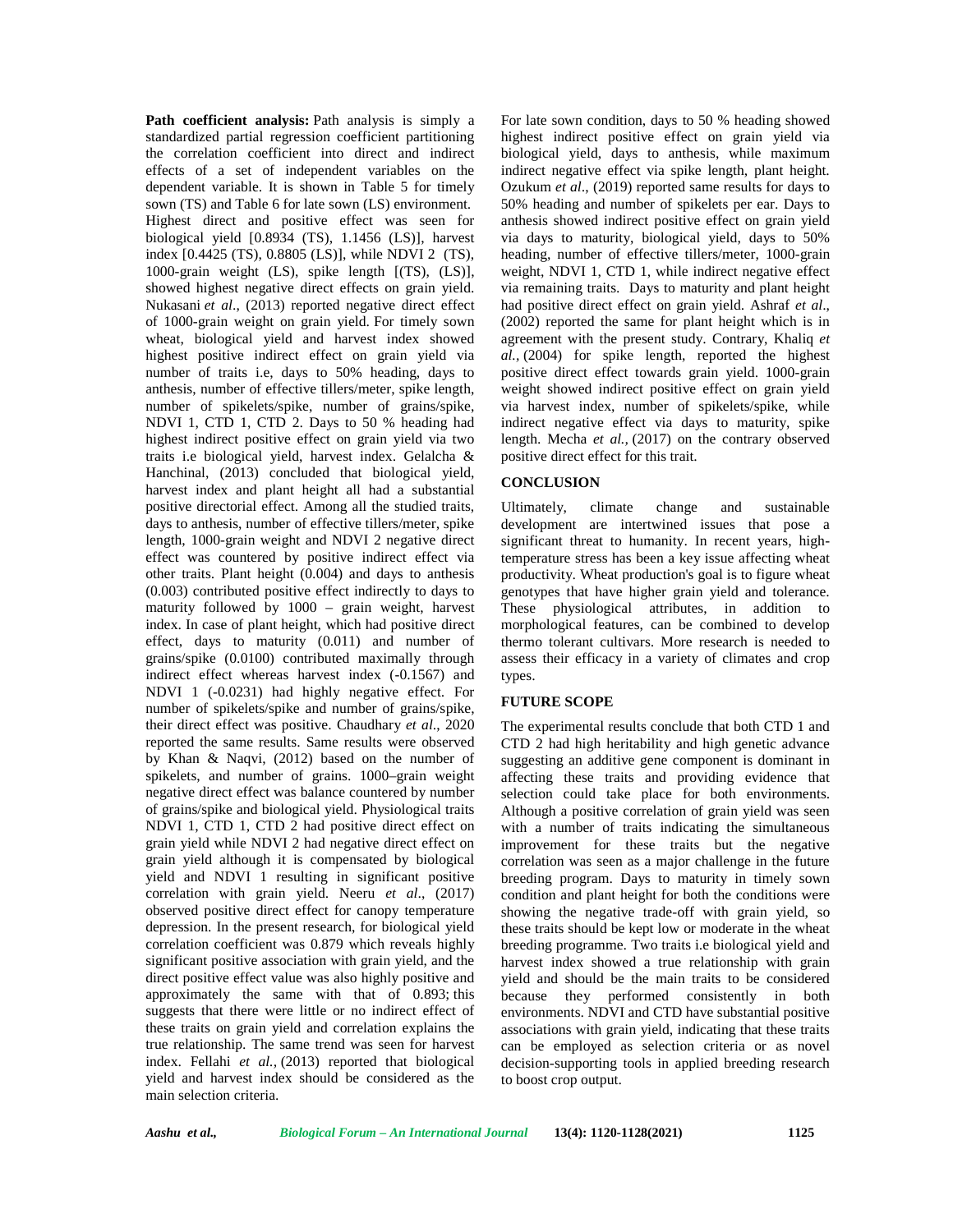|                  | <b>DFF</b> | <b>DTA</b> | <b>DTM</b> | PH        | <b>NET</b> | <b>SL</b> | <b>NSS</b> | G/S       | BY        | $\mathbf{H}$ | <b>TGW</b> | <b>NDVI1</b> | <b>NDVI2</b> | CTD <sub>1</sub> | CTD <sub>2</sub> | GY (rg)   |
|------------------|------------|------------|------------|-----------|------------|-----------|------------|-----------|-----------|--------------|------------|--------------|--------------|------------------|------------------|-----------|
| <b>DFF</b>       | 0.0003     | $-0.0208$  | $-0.0083$  | $-0.0032$ | $-0.0019$  | $-0.0103$ | $-0.0000$  | $-0.0025$ | 0.0285    | 0.0408       | 0.0058     | $-0.0148$    | 0.0169       | $-0.0010$        | $-0.0021$        | 0.027     |
| DTA              | 0.0003     | $-0.0220$  | $-0.0094$  | $-0.0041$ | $-0.0023$  | $-0.0071$ |            | 0.0004    | 0.0997    | 0.0734       | 0.0035     | 0.0009       | 0.0065       | $-0.0003$        | $-0.0015$        | 0.138     |
| <b>DTM</b>       | $-0.0000$  | 0.0035     | 0.0580     | 0.0041    | $-0.0012$  | $-0.0007$ | 0.0000     | $-0.0069$ | $-0.0009$ | 0.0029       | 0.0031     | $-0.0064$    | $-0.0135$    | $-0.0006$        | $-0.0016$        | 0.040     |
| PH               | $-0.0000$  | 0.0042     | 0.0110     | 0.0215    | $-0.0025$  | -0.0102   | 0.0000     | 0.0100    | 0.0001    | $-0.1567$    | $-0.0021$  | $-0.0231$    | 0.0014       | $-0.0010$        | $-0.0005$        | $-0.148$  |
| <b>NET</b>       | 0.0000     | $-0.0044$  | 0.0062     | 0.0047    | $-0.0116$  | $-0.0136$ | 0.0001     | 0.0047    | 0.2609    | 0.0915       | $-0.0078$  | 0.0162       | 0.0016       | 0.0003           | $-0.0004$        | $0.349**$ |
| <b>SL</b>        | 0.0000     | $-0.0034$  | 0.0009     | 0.0048    | $-0.0035$  | $-0.0457$ | 0.0002     | 0.0213    | 0.2413    | 0.0631       | $-0.001$   | $-0.0053$    | 0.0223       | 0.0030           | 0.0036           | $0.302**$ |
| <b>NSS</b>       | $-0.0000$  | 0.0000     | 0.0050     | 0.0018    | $-0.0048$  | $-0.0287$ | 0.0003     | 0.0337    | 0.3034    | 0.2331       | $-0.0099$  | 0.0012       | 0.0055       | 0.0033           | 0.0047           | $0.549**$ |
| G/S              | $-0.0000$  | $-0.0001$  | $-0.0068$  | 0.0037    | $-0.0009$  | $-0.0166$ | 0.0001     | 0.0584    | 0.332     | 0.0703       | $-0.0095$  | $-0.0299$    | $-0.0078$    | 0.0037           | 0.0054           | $0.402**$ |
| BY               | 0.0000     | $-0.0024$  | $-0.0000$  | $\Omega$  | $-0.0034$  | $-0.0123$ | 0.0001     | 0.0217    | 0.8934    | $-0.0047$    | $-0.0094$  | 0.0433       | $-0.0534$    | 0.0035           | 0.0031           | $0.879**$ |
| Ш                | 0.0000     | $-0.0036$  | 0.0003     | $-0.0076$ | $-0.0024$  | $-0.0065$ | 0.0001     | 0.0092    | $-0.0095$ | 0.4425       | 0.0000     | 0.0272       | $-0.0025$    | 0.0020           | 0.0026           | $0.452**$ |
| TGW              | $-0.0000$  | 0.0021     | $-0.0051$  | 0.0012    | $-0.0025$  | $-0.0012$ | 0.0000     | 0.0154    | 0.2358    | $-0.0003$    | $-0.0359$  | $-0.0258$    | 0.0085       | 0.0027           | 0.0039           | $0.199*$  |
| <b>NDVI1</b>     | $-0.0000$  | $-0.0001$  | $-0.0033$  | $-0.0044$ | $-0.0016$  | 0.0021    |            | $-0.0155$ | 0.3443    | 0.1069       | 0.0082     | 0.1125       | $-0.0813$    | 0.0006           | $-0.0027$        | $0.466**$ |
| <b>NDVI2</b>     | $-0.0000$  | 0.0014     | 0.0080     | $-0.0003$ | 0.0002     | 0.0104    | $-0.0000$  | 0.0046    | 0.4888    | 0.0113       | 0.0031     | 0.0937       | $-0.0976$    | 0.0003           | $-0.0022$        | $0.522**$ |
| CTD <sub>1</sub> | $-0.0000$  | 0.0008     | $-0.0044$  | $-0.0026$ | $-0.0004$  | $-0.0155$ | 0.0001     | 0.0245    | 0.354     | 0.1037       | $-0.0109$  | 0.0077       | $-0.0036$    | 0.0088           | 0.0114           | $0.475**$ |
| CTD <sub>2</sub> | $-0.0000$  | 0.0026     | $-0.0072$  | $-0.0008$ | 0.0004     | $-0.0125$ | 0.0001     | 0.0240    | 0.2132    | 0.0872       | $-0.0108$  | $-0.0233$    | 0.0169       | 0.0077           | 0.0131           | $0.311**$ |

**Table 5: Direct (diagonal) and indirect (off diagonal) effects of morpho-physiological traits on grain yield under timely sown condition.**

**Table 6: Direct (diagonal) and indirect (off diagonal) effects of morpho-physiological traits on grain yield under late sown condition.**

|                  | <b>DFF</b> | DTA       | <b>DTM</b> | PH        | <b>NET</b> | SL        | <b>NSS</b> | G/S       | BY        | ΗΙ        | TGW       | <b>NDVI</b> 1 | <b>NDVI2</b> | CTD <sub>1</sub> | CTD 2     | GY(rg)     |
|------------------|------------|-----------|------------|-----------|------------|-----------|------------|-----------|-----------|-----------|-----------|---------------|--------------|------------------|-----------|------------|
| <b>DFF</b>       | 0.0060     | 0.0532    | 0.02       | $-0.0374$ | 0.0021     | $-0.0536$ | 0.0043     | $-0.0022$ | 0.1900    | $-0.0002$ | $-0.0016$ | 0.0121        | $-0.0016$    | 0.0063           | $-0.0000$ | $0.197*$   |
| <b>DTA</b>       | 0.0058     | 0.0553    | 0.0257     | $-0.0380$ | 0.0013     | $-0.0386$ | $-0.0196$  | $-0.0040$ | 0.2123    | $-0.0709$ | 0.0022    | 0.0101        | $-0.0010$    | 0.0042           | $-0.0000$ | 0.145      |
| <b>DTM</b>       | 0.0013     | 0.0154    | 0.0924     | $-0.0849$ | $-0.0007$  | $-0.0174$ | $-0.0132$  | $-0.0026$ | $-0.3333$ | 0.0483    | 0.0098    | $-0.0046$     | $-0.0007$    | 0.0038           | $-0.0000$ | $-0.287**$ |
| PH               | $-0.0014$  | $-0.0131$ | $-0.0490$  | 0.1601    | 0.0017     | $-0.0732$ | $-0.0229$  | $-0.0002$ | 0.4503    | $-0.4835$ | $-0.0027$ | 0.0134        | 0.0013       | $-0.0005$        | $-0.0000$ | $-0.020$   |
| NET              | 0.0008     | 0.0046    | -0.0042    | 0.0171    | 0.0158     | $-0.0957$ | 0.0616     | 0.0065    | 0.1991    | 0.1187    | $-0.0060$ | 0.0281        | 0.0045       | $-0.0093$        | 0.0000    | $0.342**$  |
| SL               | 0.0015     | 0.0101    | 0.0076     | 0.0557    | 0.0072     | $-0.2107$ | 0.1130     | 0.0088    | 0.4290    | $-0.0523$ | $-0.0033$ | 0.0250        | $-0.0005$    | 0.0016           | $-0.0001$ | $0.393**$  |
| <b>NSS</b>       | 0.0001     | $-0.0066$ | $-0.0074$  | $-0.0225$ | 0.0059     | $-0.1462$ | 0.1629     | 0.0144    | 0.3563    | 0.2492    | $-0.0123$ | 0.019         | 0.0006       | $-0.0034$        | $-0.0000$ | $0.610**$  |
| G/S              | $-0.0006$  | $-0.0108$ | $-0.0116$  | $-0.0015$ | 0.005      | $-0.0895$ | 0.1126     | 0.0208    | 0.2424    | 0.1750    | $-0.0125$ | 0.0101        | $-0.0017$    | $-0.0016$        | 0.0000    | $0.436**$  |
| BY               | 0.001      | 0.0102    | -0.0269    | 0.0629    | 0.0027     | $-0.0789$ | 0.0506     | 0.0044    | 1.1456    | $-0.4936$ | $-0.0000$ | 0.0318        | 0.0029       | $-0.014$         | 0.0001    | $0.699**$  |
| HІ               | $\theta$   | $-0.0044$ | 0.0050     | $-0.0879$ | 0.0021     | 0.0125    | 0.0461     | 0.0041    | $-0.6423$ | 0.8805    | $-0.0110$ | $-0.0147$     | $-0.0019$    | 0.0050           | $-0.0000$ | $0.193*$   |
| TGW              | 0.0002     | $-0.0027$ | $-0.0196$  | 0.0094    | 0.0020     | $-0.0153$ | 0.0433     | 0.0056    | 0.0004    | 0.2105    | $-0.0463$ | 0.0169        | 0.0010       | $-0.0028$        | 0.0001    | $0.203*$   |
| <b>NDVI</b> 1    | 0.0013     | 0.0104    | $-0.0080$  | 0.0399    | 0.0082     | $-0.0977$ | 0.0574     | 0.0039    | 0.6772    | $-0.2402$ | $-0.0145$ | 0.0539        | 0.0038       | $-0.0158$        | 0.0001    | $0.480**$  |
| <b>NDVI2</b>     | $-0.0009$  | $-0.0053$ | $-0.0066$  | 0.0201    | 0.0068     | 0.0103    | 0.0102     | $-0.0035$ | 0.3217    | $-0.1624$ | $-0.0045$ | 0.0200        | 0.0104       | $-0.0215$        | 0.0001    | $0.195*$   |
| CTD 1            | $-0.0013$  | $-0.0082$ | $-0.0126$  | 0.0028    | 0.0052     | 0.0120    | 0.0201     | 0.0011    | 0.5734    | $-0.1588$ | $-0.0046$ | 0.0303        | 0.0079       | $-0.0281$        | 0.0003    | $0.440**$  |
| CTD <sub>2</sub> | $-0.0000$  | $-0.0012$ | $-0.0080$  | $-0.0128$ | 0.0013     | 0.0596    | $-0.0053$  | 0.0018    | 0.3613    | $-0.0477$ | $-0.0098$ | 0.0106        | 0.0018       | $-0.0150$        | 0.0005    | $0.337**$  |

DFF : Days to 50 % heading, DTA : Days to anthesis, DTM : Days to maturity, PH : Plant height (cm), NET : Number of effective tillers/meter, SL : Spike length (cm), NSS : Number of spikelets/spike, G/S : Number of grains/spike, BY : Biological yield/plant (g), HI : Harvest index (%), TGW : 1000-grain weight (g), NDVI 1: Normalized difference vegetation index at anthesis, NDVI 2: Normalized difference vegetation index at 21 days after anthesis, CTD 1: Canopy temperature depression at anthesis, CTD 2: Canopy temperature depression at 21 days after anthesis, GY : Grain yield /plant (g).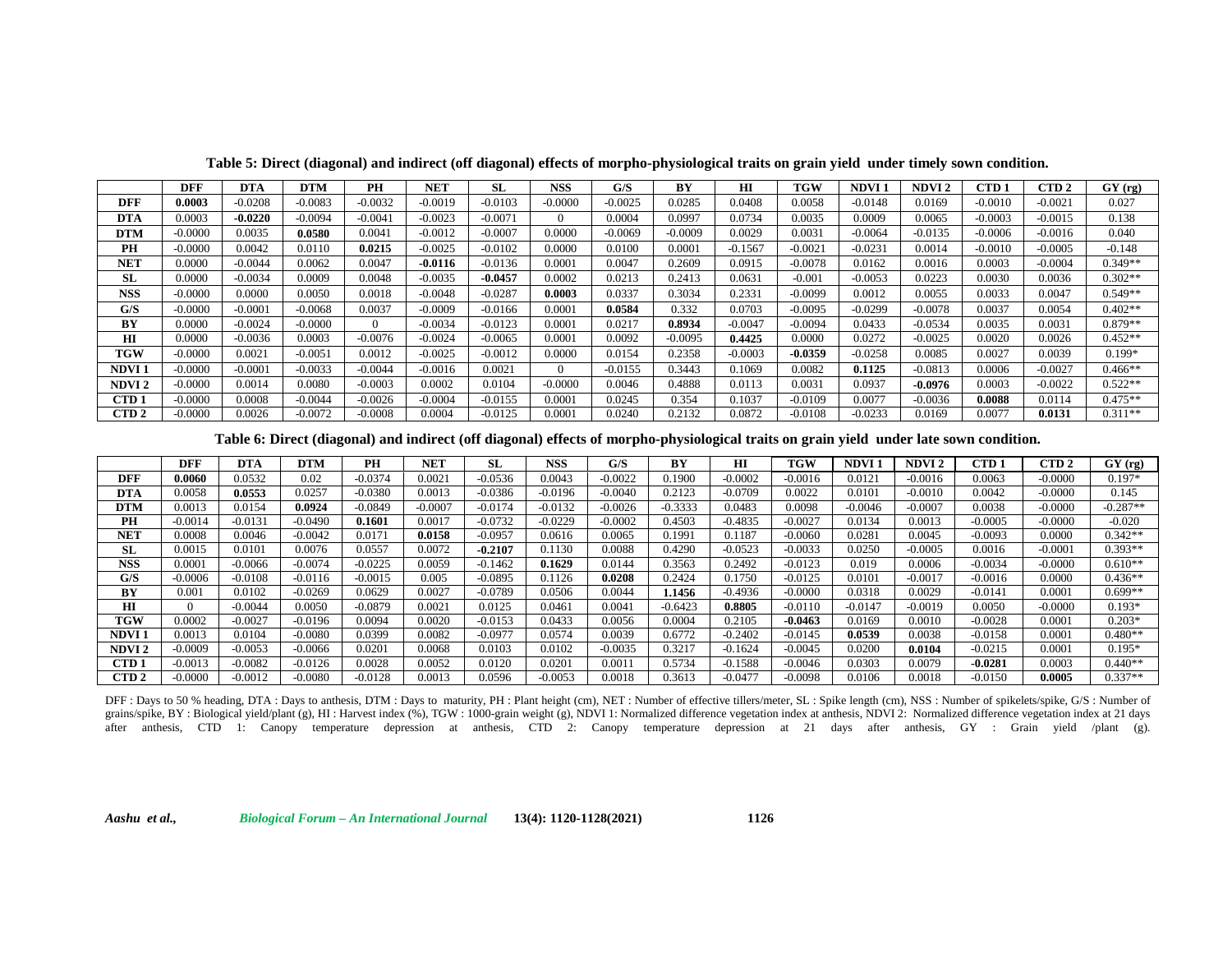**Acknowledgement.** Author is thankful to Department of Genetics and Plant Breeding, CCSHAU, Hisar, for providing research facilities and providing the research material. Also, heartfelt gratitude and incalculable indebtedness to esteemed Major Advisor, Dr. Y.P.S. Solanki and co-major advisor Dr. Divya Phougat for steadfast guidance, unstinted help during entire period of research work. **Conflict of Interest.** None.

# **REFERENCES**

- Adhikari, B. N., Joshi, B. P., Shrestha, J. and Bhatta, N. R. (2018). Genetic variability, heritability, genetic advance and trait association study for yield and yield components in advanced breeding lines of wheat. *Nepalese Journal of Agricultural Sciences*, *17*: 229- 238.
- Alemuet, Y. A., Anley, A. M. and Abebe, T. D. (2020). Genetic variability and association of traits in Ethiopian durum wheat (*Triticum turgidium* L. var durum) landraces at Dabat Research Station, North Gondar. *Cogent Food & Agriculture*, *6*(1): 1778604.
- Ali, Y., Atta, B.M., Akhter, J., Monneveux, P. and Zahid, L. (2008). Genetic variability, association and diversity studies in wheat (*Triticum aestivum* L.) germplasm. *Pakistan Journal of Botany*, *40*(5): 2087-2097.
- Al-Jibouri, H. A., Miller, A. R. and Robinson, H. F. (1958). Genotypic and environmental variances and covariances in upland cotton crosses of interspecific origin. *Journal of Agronomy*, *50*: 633- 637.
- Ashraf, M., Karim, F. and Rasul, L. (2002). Interactive effects of gibberellic acid (GA 3 ) and salt stress on growth, ion accumulation and photosynthetic capacity of two spring wheat (*Triticum aestivum* L.) cultivars differing in salt tolerance. *Plant Growth Regulation*, *36*(1): 49-59.
- Aslam, M.A., Ahmed, M., Stockle, C. O., Higgins, S. S. and Hayat, R. (2017). Can growing degree days and photoperiod predict spring wheat phenology. *Frontiers in Environmental Science*, *5*: 57-68.
- Balota, M., Payne, W.A., Evett, S.R. and Lazar, M.D. (2007). Canopy temperature depression sampling to assess grain yield variation and genotypic differentiation in winter wheat. *Crop Science*, *47*: 1518-1529.
- Bhushan, B., Gaurav, S. S., Kumar, R. and Pal, R. (2013). Genetic Variability, Heritability and Genetic Advance in Bread Wheat (*Triticum aestivum* L.). *Journal of Ecology and Environmental Sciences*, *31*(2): 405-407.
- Burton, G. W. and Devane, E. W. (1953). Estimating heritability in tall Fescue (*Festuca arundinacea*) from replicated clonal material. *Agronomy Journal*, *45*: 478-81.
- Chaudhary, V., Kumar, S., Singh, S., Prasad, J., Jeena, A. S. and Upreti, M. C. (2020). Variability, character association and path analysis in wheat (*Triticum aestivum* L.). *Journal of Pharmacognosy and Phytochemistry*, *9*(3): 1859-1863.
- Dabi, A., Mekbib, F. and Desalegn, T. (2016). Estimation of genetic and phenotypic correlation coefficients and path analysis of yield and yield contributing traits of bread wheat (*Triticum aestivum* L.) genotypes. *International Journal Natural Resource Ecology Management*, *1*(4): 145–154.
- Dewey, D. R. and Lu, K. H. (1959). Correlation and path coefficient analysis of crested wheat grass seed production. *Agronomy Journal*, *51*: 515-518.
- Fellahi, Z., Hannachi, A., Bouzerzour, H. and Boutekrabt, A. (2013). Correlation between traits and path analysis coefficient for grain yield and other quantitative traits in bread wheat under semi arid conditions. *Journal of Agriculture and Sustainability*, *3*(1): 16-20.
- Gaur, A. K., Verma, S. K. and Panwar, R. K. (2020). Estimation of genetic variability and character association for development of selection criteria in pigeonpea [*Cajanus cajan* (L.) Millspaugh]. *International J. of Chemical Studies*, *8*(2): 391-394.
- Gelalcha, S. and Hanchinal, R. R. (2013). Correlation and path analysis in yield and yield components in spring bread wheat (*Triticum aestivum* L.) genotypes under irrigated condition in southern India. *African Journal of Agriculture Research*, *8*(29): 3186-3192.
- Gerema, G. (2021). Evaluation of durum wheat (*Triticum turgidum*) genotypes for genetic variability, heritability, genetic advance and correlation studies. *Journal of Agriculture and Natural Resources*, *3*(2): 150-159.
- Hazratkulova, S., Sharma, R. C., Alikulov, S. and Islomov, S. (2012). Analysis of genotypic variation for normalized difference vegetation index and its relationship with grain yield in winter wheat under terminal heat stress. *Plant Breeding*, *131*(6): 716-721.
- Hennessy, K., Fawcett, R. D., Kirono, F., Mpelasoka, A. and Plummer, N. (2008). An Assessment of the Impact of Climate Change on the Nature and Frequency of Exceptional Climatic Events. CSIRO and Bureau of Meteorology.
- Hossain, Md. M., Azad, Md. A. K., Alam, Md. S. and Eaton, T. E. J. (2021) Estimation of Variability, Heritability and Genetic Advance for Phenological, Physiological and Yield Contributing Attributes in Wheat Genotypes under Heat Stress Condition. *American Journal of Plant Sciences*, *12*: 586-602.
- Joshi, M. A., Faridulla, S. and Kumar, A. (2016). Effect of heat stress on crop phenology, yield and seed quality attributes of wheat (*Triticum aestivum* L.). *Journal of Agrometeorology*, *18*(2): 206-212.
- Khaliq, I., Parveen, N. and Chaudhary, M. A. (2004). Correlation and path coefficient analyses in bread wheat. *International journal of agriculture & biology*, *6*(4): 633-635.
- Khames, K. M., Abo-Elwafa, A., Mahmoud, A. M. and Hamada, A. (2016). Correlation, path-coefficient, normal and stepwise regression analyses via two cycles of pedigree selection in bread wheat (*Triticum aestivum* L.). *Assiut Journal Agriculture Science*, *47*(4): 84-108.
- Khan, M. H. and Dar, A. N. (2010). Correlation and Path Coefficient Analysis of Some Quantitative Traits in Wheat. *African Crop Science Journal*, *18*: 9-14.
- Khan, N. and Naqvi, F. N. (2012). Correlation and Path Coefficient Analysis in Wheat Genotypes under Irrigated and Non-Irrigated Conditions. *Asian Journal of Agriculture Science*, *4*(5): 346-351.
- Kumar, V., Sharma, P.K., Kumar, H. and Gupta, V. (2014). Studies of variability and association of yield with some agro-morphological characters in bread wheat (*Triticum aestivum* L.). *Indian Journal of Agriculture Research*, *48*: 429-436.
- Kyosev, B. and Desheva, G. (2015). Study of genetic parameters and association between characters in Einkorn genotypes. *Trakia J. of Sciences*, *2*: 141-148.
- Majumder, D. A. N., Shamsuddin, A. K. M., Kabir, M. A. and Hassan, L. (2008). Genetic variability, correlated response and path analysis of yield and yield contributing traits of spring wheat. *Journal of Bangladesh Agricultural University*, *6*(2): 227-234.
- Masood, M. S., Javaid, A., Rabbani, M. A. and Anwar, R. (2005). Phenotypic diversity and trait association in bread wheat (*Triticum aestivum* L.) landraces from Baluchistan, Pakistan. *Pakistan Journal of Botany*, *37*(4): 949-954.